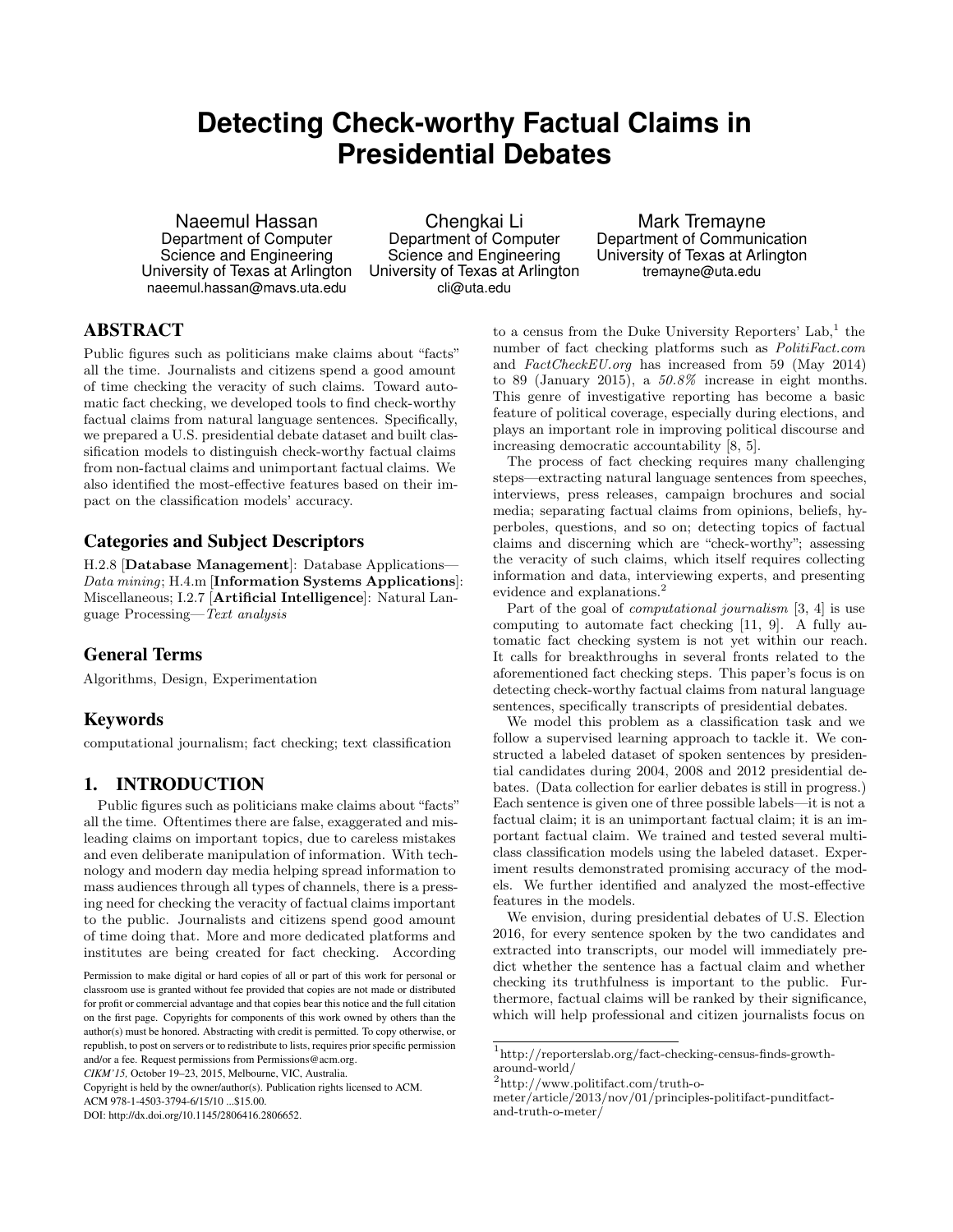the right target. Although so far we have only collected data related to presidential debates, the studied models can be possibly applied on other types of text, including speeches, radio/TV interviews, and social media.

To the best of our knowledge, no prior study has focused on computational methods for detecting factual claims and discerning their importance. The most relevant line of work is subjectivity analysis of text (e.g., [12, 1, 10]) which classifies sentences into objective and subjective ones. However, not all objective sentences are check-worthy important factual claims. Wu et al. [11] studied how to model the quality of facts and find their supporting arguments and counterarguments. Vlachos and Riedel [9] analyzed the tasks in fact checking and presented a dataset of factual claims collected from *PolitiFact.com* and *Channel4.com*. Another area of related research is checking information credibility in microblog platforms. For instance, [13] finds trending rumors containing disputed factual claims. [2, 6] focus on assigning credibility scores to tweets. The scoring models are highly dependent on Twitter-specific features such as the credibility of twitter users. A tweet with high credibility does not necessarily contain a check-worthy factual claims.

#### 2. PROBLEM FORMULATION

We categorize sentences in presidential debates into three categories. Below, each category is explained with examples.

**Non-Factual Sentence (***NFS***)**: Subjective sentences (opinions, beliefs, declarations) and many questions fall under this category. These sentences do not contain any factual claim. Below are some examples.

- *• But I think it's time to talk about the future.*
- *• You remember the last time you said that?*

**Unimportant Factual Sentence (***UFS***)**: These are factual claims but not check-worthy. In other words, the general public will not be interested in knowing whether these sentences are true or false. Fact-checkers do not find these sentences as important for checking. Some examples are as follows.

- *• Next Tuesday is Election Day.*
- *• Two days ago we ate lunch at a restaurant.*

**Check-worthy Factual Sentence (***CFS***)**: These sentences contain factual claims and the general public will be interested in knowing whether the claims are true or false. Journalists look for these type of claims for fact checking. Some examples are:

*• He voted against the first Gulf War.*

*• Over a million and a quarter Americans are HIV-positive.* Our goal is to automatically detect *CFS*s. We model it as a supervised learning problem. Specifically, we model it as a multi-class classification problem where the classes are *NFS*, *UFS* and *CFS*.

### 3. DATA COLLECTION

In order to construct a dataset for developing and evaluating approaches to detect check-worthy factual claims, we used presidential debate transcripts. The first general election presidential debate was held in 1960. Since then, there have been 14 elections till 2012. In 1964, 1968 and 1972, no presidential debate was held. There were 2 to 4 debate episodes in each of the remaining 11 elections. A total of 30 debate episodes spanned 1960–2012. We parsed the debate transcripts and identified the speaker for each sentence. There are a total of 123 speakers including 18 presidential candidates, moderators and guests. The whole dataset consists of 28029 sentences. We are interested in sentences spoken by the presidential candidates only. There are 23075 such sentences. We discarded very short sentences (less than 5 words long) and we were remained with 20788 sentences. Figure 1 shows the distribution of sentences among 30 debate episodes. Figure 2 shows the average length of sentences. These figures show that recent candidates used more sentences and shorter ones than earlier candidates.



To label the sentences, we developed a data collection website. Journalists, professors and university students were invited to participate in the survey. There was a reward system to encourage high quality answers. A participant was given one sentence at a time and was asked to label it with one of the three possible options as shown in Figure 3. If the participant was not sure about their answer, they could click the "More Context" button to see five preceding sentences of the given sentence. They could also click the "Skip" button to skip the sentence.

| More Context |                                                       |                                                                                                    |  |
|--------------|-------------------------------------------------------|----------------------------------------------------------------------------------------------------|--|
|              |                                                       | Will the general public be interested in knowing whether (part of) this sentence is true or false? |  |
|              | There is no factual claim in this sentence.           |                                                                                                    |  |
|              | There is a factual claim but it is <b>unimportant</b> |                                                                                                    |  |
|              | There is an important factual claim.                  |                                                                                                    |  |

Figure 3: Data Collection Interface

In 15 days, we accumulated 140 participants. To detect spammers and low-quality participants, we used 123 screening sentences (48 *NFS*s, 32 *UFS*s and 43 *CFS*s). These sentences were picked from all debate episodes. Three domain experts agreed upon their labels. On average, one out of every ten sentences given to a participant (without letting the participant know) was randomly chosen to be a screening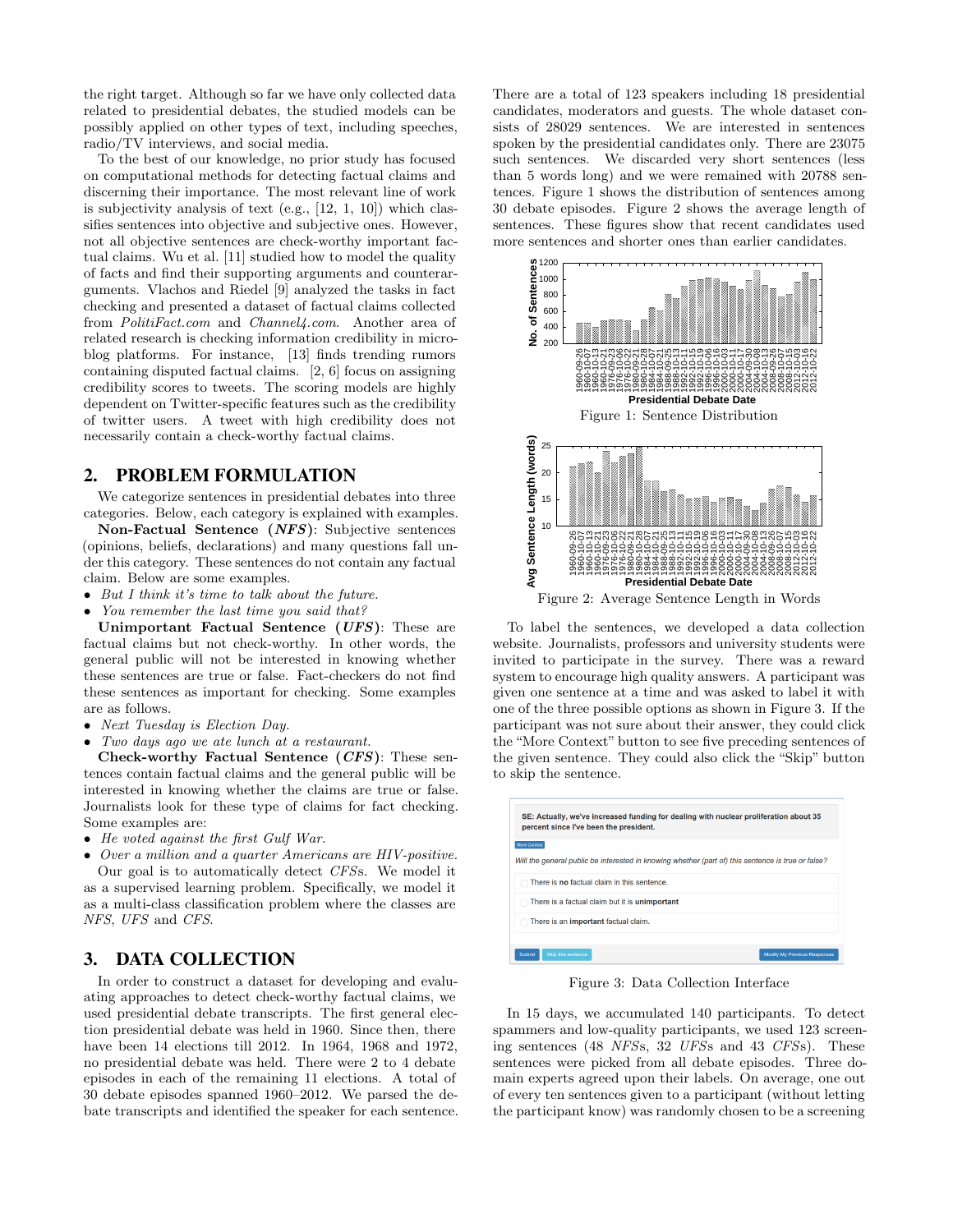question and selected from the pool of 123 sentences. The participants were scored in the range of [0.0, 1.0] based on their performance on the screening sentences. Those scored more than 0*.*85 were considered top-quality participants.

We aimed to get the latest debates labeled first. Sentences from one debate episode were randomly presented to the participants. Once all sentences in an episode were labeled by at least two participants, we moved on to the next episode. The data collection is still in progress. So far, 2012, 2008 and 2004 presidential debates (12 debate episodes) have been labeled. For training and evaluating our classification models, we only used a sentence if its label was agreed upon by two top-quality participants. Thereby we got 1571 sentences (882 *NFS*s, 252 *UFS*s, 437 *CFS*s). Figure 4a shows the distribution of these sentences' class labels. One interesting observation is that recent presidential candidates were making more check-worthy factual claims than earlier candidates.



| Category                 | Type       | $\sqrt{4}$ of Features | Example          |
|--------------------------|------------|------------------------|------------------|
| Sentiment                | continuous |                        | $-0.5, 0.0, 0.5$ |
| Length                   | discrete   |                        | 5, 10, 50        |
| Word (W)                 | continuous | 6130                   | debt, five       |
| $\overline{POS\;Tag}(P)$ | discrete   | 43                     | VBD, CD          |
| Entity Type (ET)         | discrete   | 26                     | Person           |

Table 1: Summary of Feature Categories

#### 4. FEATURE EXTRACTION

We extracted multiple categories of features from the sentences. Table 1 summarizes these features. We use the following sentence to explain the features.

*When President Bush came into office, we had a budget surplus and the national debt was a little over five trillion.* **Sentiment**: We used AlchemyAPI<sup>3</sup> to calculate a sentiment score for each sentence. The score ranges from -1 (most negative sentiment) to 1 (most positive sentiment). The above sentence has a sentiment score -0.846376.

**Length**: This is the word count of a sentence. Natural language toolkit  $NLTK<sup>4</sup>$  was used for tokenizing a sentence into words. The example sentence has length 21.

**Word (***W***)**: We used words in sentences to build *tf-idf* features. After discarding rare words that appear in less than three sentences, we got 6130 words. We did not apply stemming or stopword removal.

**Parts of Speech (POS) Tag (***P***)**: We applied NLTK POS tagger on all sentences. There are 43 POS tags in the corpus. We constructed a feature for each tag. For a sentence, the count of words belonging to a POS tag is the value of the corresponding feature. In the example sentence, there are 3 words (*came*, *had*, *was*) with POS tag *VBD (Verb,*

*Past Tense)* and 2 words (*five*, *trillion*) with POS tag *CD (Cardinal Number)*.

**Entity Type (***ET***)**: We used AlchemyAPI to extract entities from the sentences. There are 2727 entities in the labeled sentences. These entities belong to 26 types. The above sentence has an entity *"Bush"* of type *"Person"*. We constructed a feature for each entity type. For a sentence, its number of entities of a particular type is the value of the corresponding feature.



**Feature Selection**: There are 6201 features in total. To avoid over-fitting and to attain a simpler model, we performed feature selection. We trained a random forest classifier for which we used GINI index to measure the importance of features in constructing each decision tree. The overall importance of a feature is its average importance over all the trees. Figure 5 shows the importance of the 30 best features in the forest. The black solid lines indicate the standard deviations of importance values. Category types are prefixes to feature names. It is unsurprising that *P\_CD* is the top discriminator—check-worthy factual claims are more likely to contain numeric values (*45%* of *CFS* sentences in our dataset contain numeric values) and nonfactual sentences are less likely to contain numeric values (*6%* of *NFS* sentences in our dataset contain numeric values). Figure 6 shows the value distributions across all three classes for the four most important features. It depicts the features' discriminative capacities.

#### 5. CLASSIFICATION

We performed 4-fold cross-validation using several supervised learning methods, including Multinomial Naive Bayes Classifier (*NBC*), Support Vector Classifier (*SVM* ) and Random Forest Classifier (*RFC*). Table 2 shows these classifiers' performance in terms of precision (p), recall (r), f-measure (f) and Cohen's kappa coefficient (*κ*). We experimented with four combinations of features—Word  $(W)$ , Word + POS Tag  $(W_{-}P)$ , Word + POS Tag + Entity Type  $(W_{-}P_{-}ET)$ , and the 100 most important features (*best 100*). *Sentiment* and *Length* were included in all the combinations. The *SVM* classifier paired with *W P* achieved *70%*, *72%* and *70%* weighted average precision, recall and f-measure, respectively. *RFC* and *SVM* outperformed *NBC* in most cases. To understand the level of agreement between classifiers and human participants, we used  $\kappa$  coefficient. According to the guideline set in [7], *RFC* and *SVM* agreed moderately with the participants and *NBC* agreed fairly.

All the classification models had better accuracy on *NFS*s and *CFS*s than *UFS*s. This is not surprising, since *UFS* is

<sup>3</sup> http://www.alchemyapi.com/

<sup>4</sup> http://www.nltk.org/